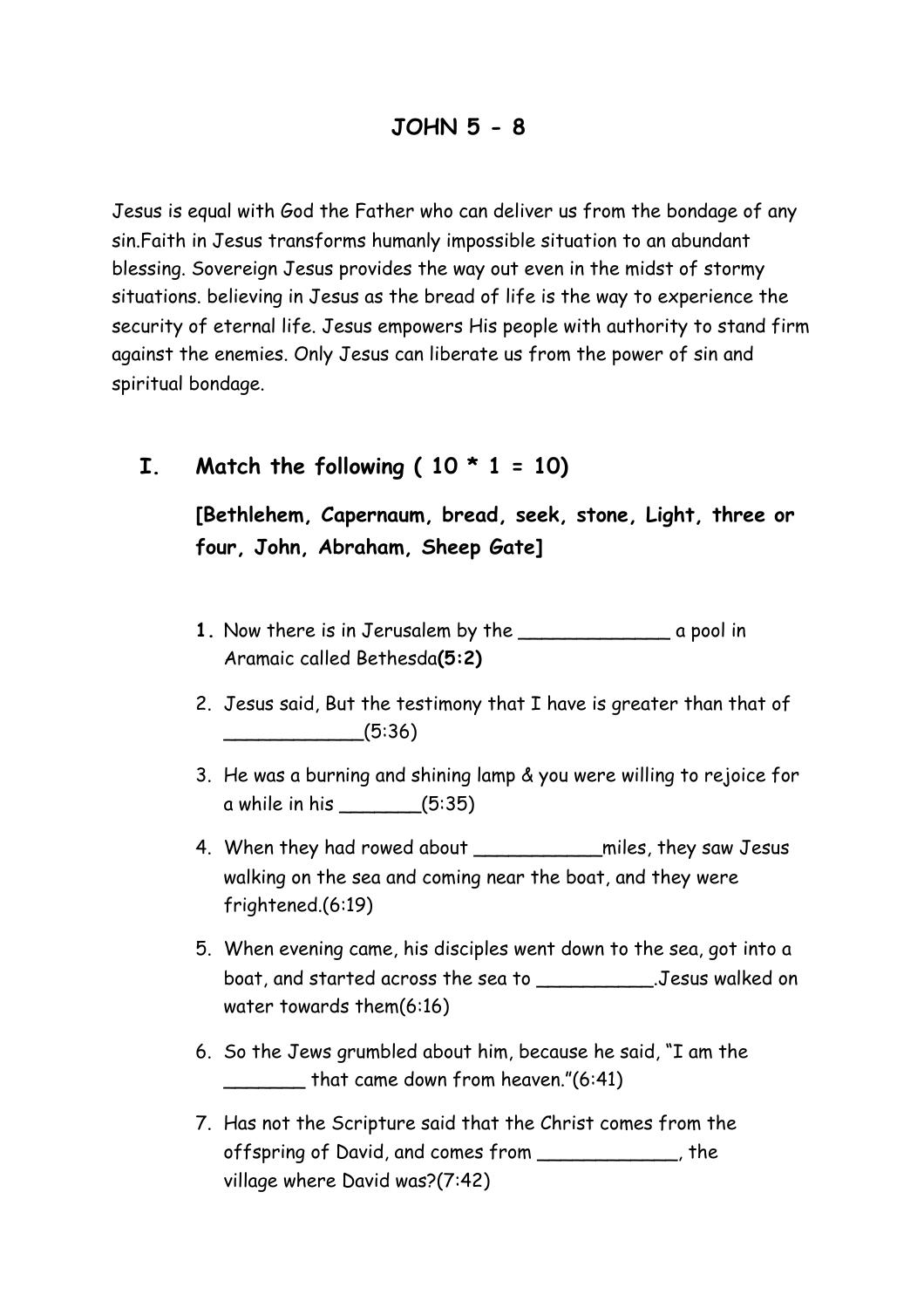- 8. 'You will me and you will not find me,' (7:36)
- 9. Now in the Law, Moses commanded us to \_\_\_\_\_\_\_\_\_ such women. (8:5)
- 10. Your father rejoiced that he would see my day. He saw it and was glad."(8:56)

### **II. Who Said To Whom ( 10 \*2 = 20)**

- 1. "Do you want to be healed?"(5:6)
- 2. "It is the Sabbath, and it is not lawful for you to take up your bed"(5:10)
- 3. "The man who healed me, that man said to me, 'Take up your bed, and walk.'"(5:11)
- 4. "Where are we to buy bread, so that these people may eat?"(6:5)
- 5. "There is a boy here who has five barley loaves and two fish, but what are they for so many?(6:9)
- 6. "Rabbi, when did you come here?"(6:25)
- 7. "How is it that this man has learning, when he has never studied?" (7:15)
- 8. "Leave here and go to Judea, that your disciples also may see the works you are doing.(7:3)
- 9. "Neither do I condemn you; go, and from now on sin no more."(8:11)
- 10. "Are we not right in saying that you are a Samaritan and have a demon?" (8:48)

#### **III. True or False (10 \* 1= 10)**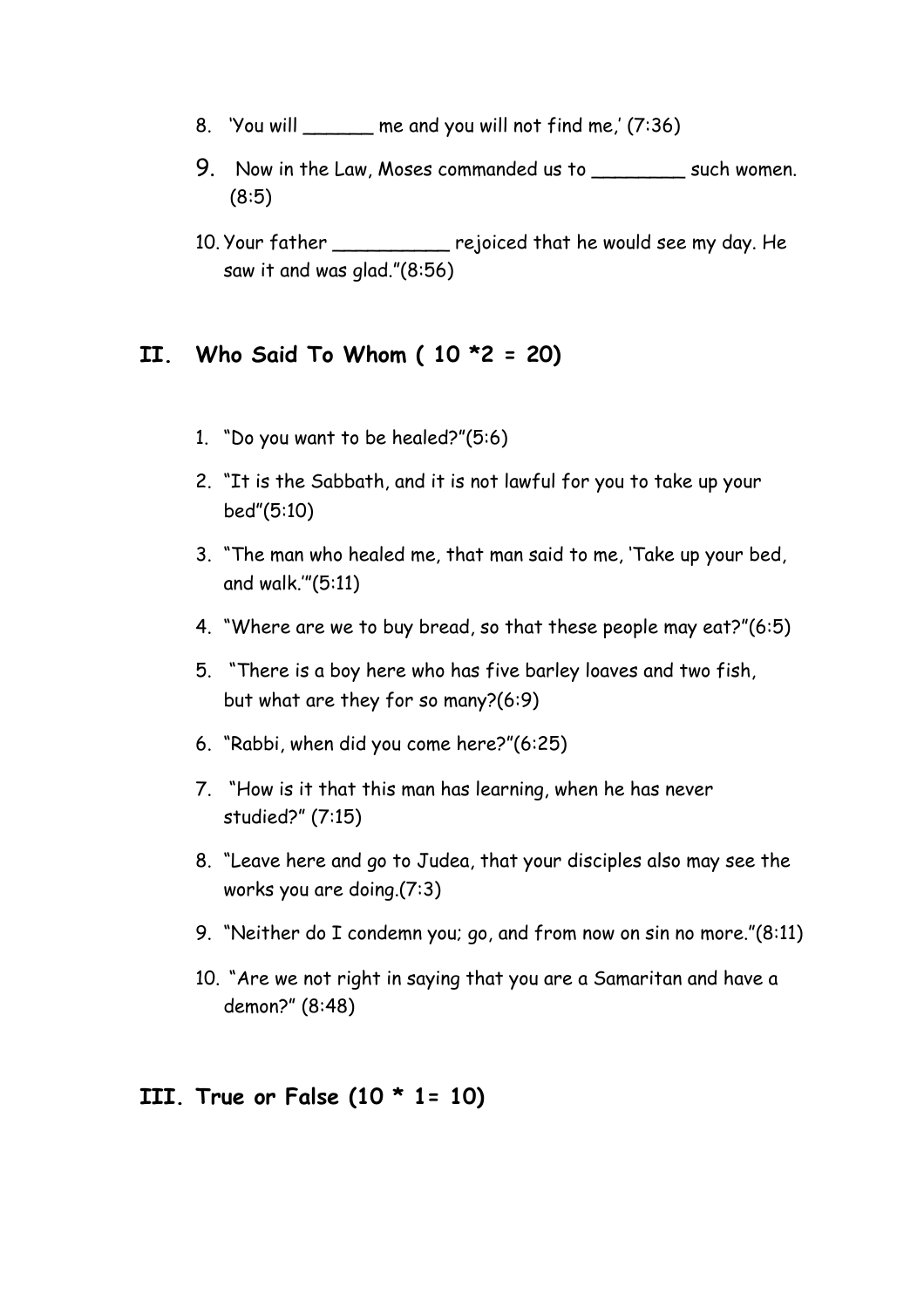- 1. Do not marvel at this, for an hour is coming when all who are in the tombs will hear his voice and come out, those who have done good to the resurrection of judgement, and those who have done evil to the resurrection of life.(5:28,29)
- 2. If I alone bear witness about myself, my testimony is not deemed true(5:31)
- 3. This was why the Jews were seeking all the more to kill him, because he was breaking the Sabbath, and even calling God his own Father, making himself not equal with God.(5:18)
- 4. "How can this man give us his flesh to eat?" (6:52)
- 5. For on him God the Father has set his sign.(6:27)
- 6. When the people saw the sign that he had done, they said, "This is indeed the Messiah who is to come into the world!"(6:14)
- 7. "Are you from Galilee too? Search and see that no prophet arises from Galilee."(7:52)
- 8. Now the Jews' Feast of Booths was at hand. ……….., "Leave here and go to Galilee, that your disciples also may see the works you are doing.(7:2,3)
- 9. They answered him, "Abraham is our father." Jesus said to them, "If you were Abraham's children, you would be doing the works Abraham did"(8:39)
- 10."Woman, where are they? Has everyone condemned you?"(8:10)

# **IV. Who Am I (10 \* 1= 10)**

- 1. I have no one to put me into the pool when water is stirred up (5:7)
- 2. Jesus said that I am the one who accuses people for they have set hope on me(5:45)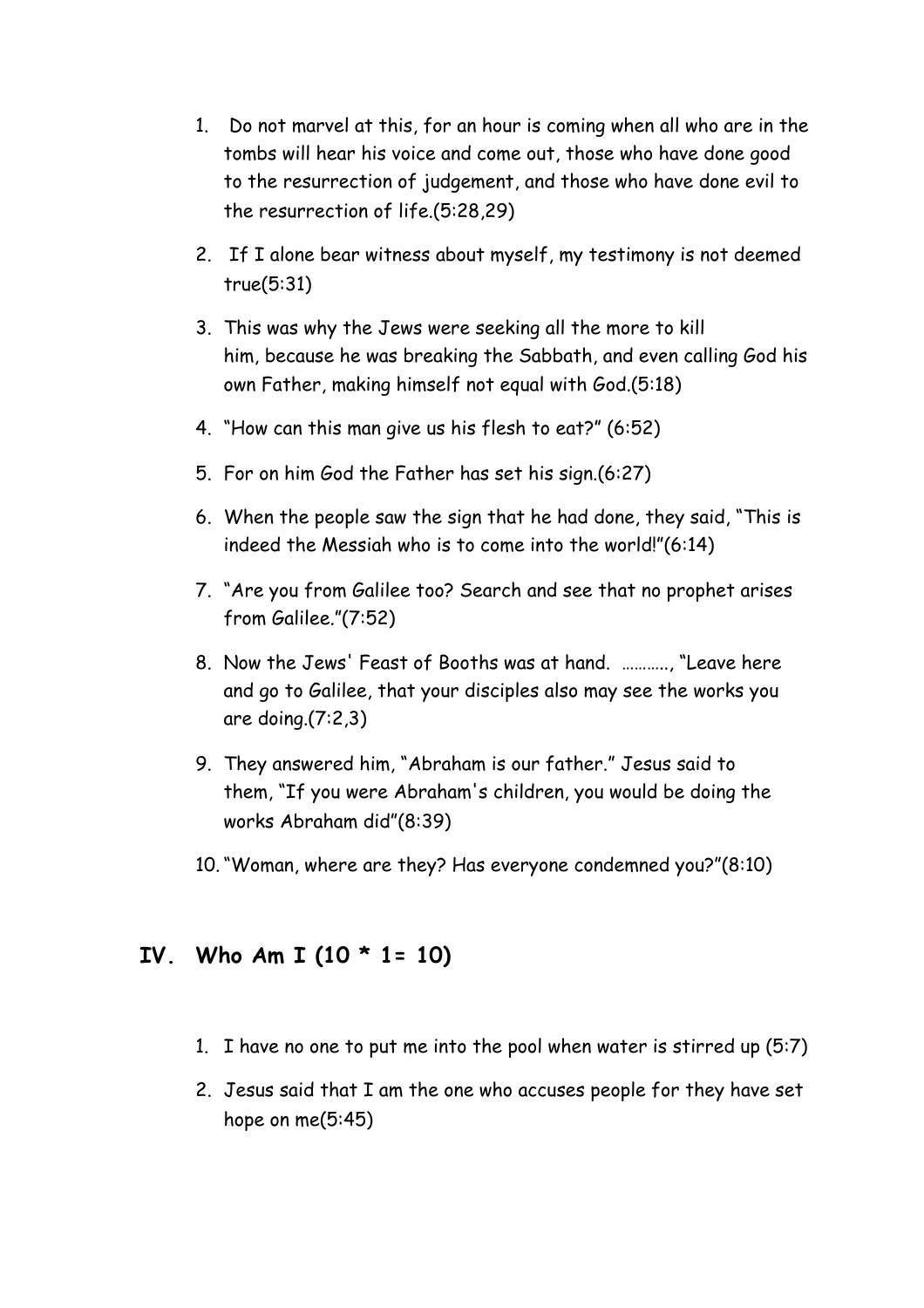- 3. Jesus said that the testimony he has is greater than that of me(5:36)
- 4. Jesus said that he has chosen the twelve yet I am devil(6:70)
- 5. Jesus asked me where can we buy bread so that these people may eat(6:5)
- 6. I told Jesus that there is a boy with five barley loaves (6:8,9)
- 7. They said to me that I have a demon who is seeking to kill me(7:20)
- 8. The chief priests and Pharisees sent us to arrest Jesus(7:32)
- 9. They accused me and wanted to stone me as Moses commanded(8:5)
- 10. We wanted to throw stone on the woman accused with adultery(8:3)

## **V. Fill in the Blanks(10 \* 1= 10)**

- 1. Now there is in Jerusalem by the sheep gate a pool in called Bethesda(5:2)
- 2. And this is why Jews were \_\_\_\_\_\_\_\_\_\_\_\_\_\_\_\_\_\_\_\_\_\_ Jesus because he was doing these things on the Sabbath(5:16)
- 3. "Truly, truly, I say to you, an hour is coming, and is now here, when the \_\_\_\_\_\_\_\_\_\_\_\_ will hear the voice of the Son of God, and those who hear will live(5:25)
- 4. Do not labor for the food that but for the food that endures to eternal life, which the Son of Man will give to you.(6:27)
- 5. And he said, "This is why I told you that no one can come to me unless it is  $\frac{1}{2}$  him by the Father."(6:65)
- 6. Jesus went away to the other side of the Sea of Galilee, which is the Sea of \_\_\_\_\_\_\_\_\_\_\_.(6:1)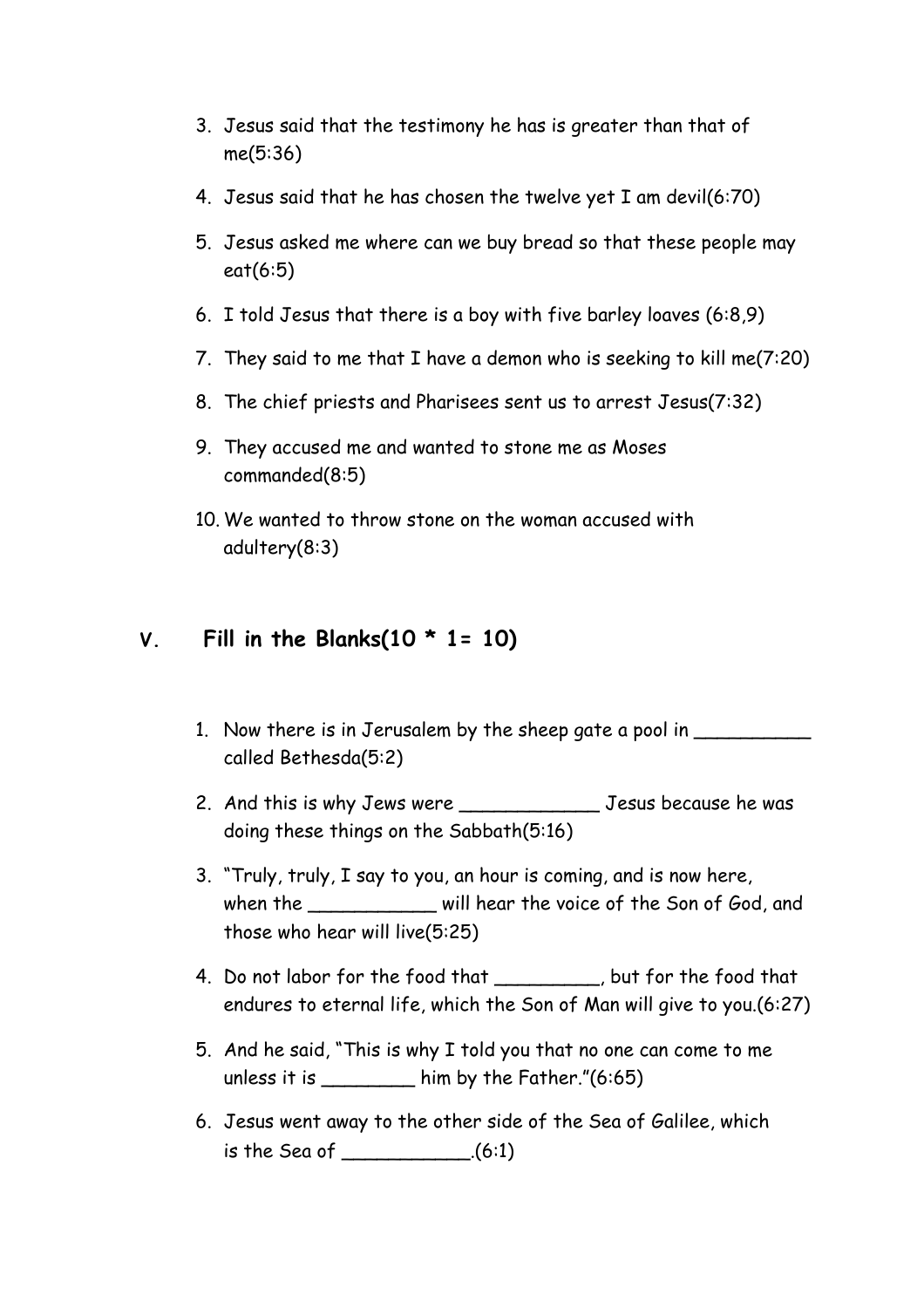- 7. Do not judge by \_\_\_\_\_\_\_\_\_\_, but judge with right judgment."(7:24)
- 8. The world cannot hate you, but it hates me because I testify about it that its works are  $(7:7)$
- 9. "I am the light of the world. Whoever follows me will not walk in \_\_\_\_\_\_, but will have the light of life."(8:12)
- 10. Yet even if I do judge, my judgment is \_\_\_\_\_\_\_\_, for it is not I alone who judge, but I and the Father who sent me(8:16)

## **VI. Choose the Best Answer (40 \* 1= 10)**

- 1. One man was there in Bethesda who has been invalid for \_\_\_\_\_\_\_\_\_\_\_ years(5:5)
	- a) 28 b) 26 c) 38 d) 36
- 2. Father judges no one but has given all the \_\_\_\_\_\_\_\_\_\_\_\_\_\_\_\_\_ to the son(5:22)
	- a) Power b)Authority c) Salvation d) Judgement
- 3. I can do \_\_\_\_\_\_\_\_\_\_\_\_\_\_\_ on my own(5:30)
	- a. Anything b. Something c. Everything d. Nothing
- 4. There is one who accuses you: \_\_\_\_\_\_\_\_\_\_\_\_, on whom you have set your hope.(5:45)
	- a. Moses b. Jesus c. John the Baptist d. John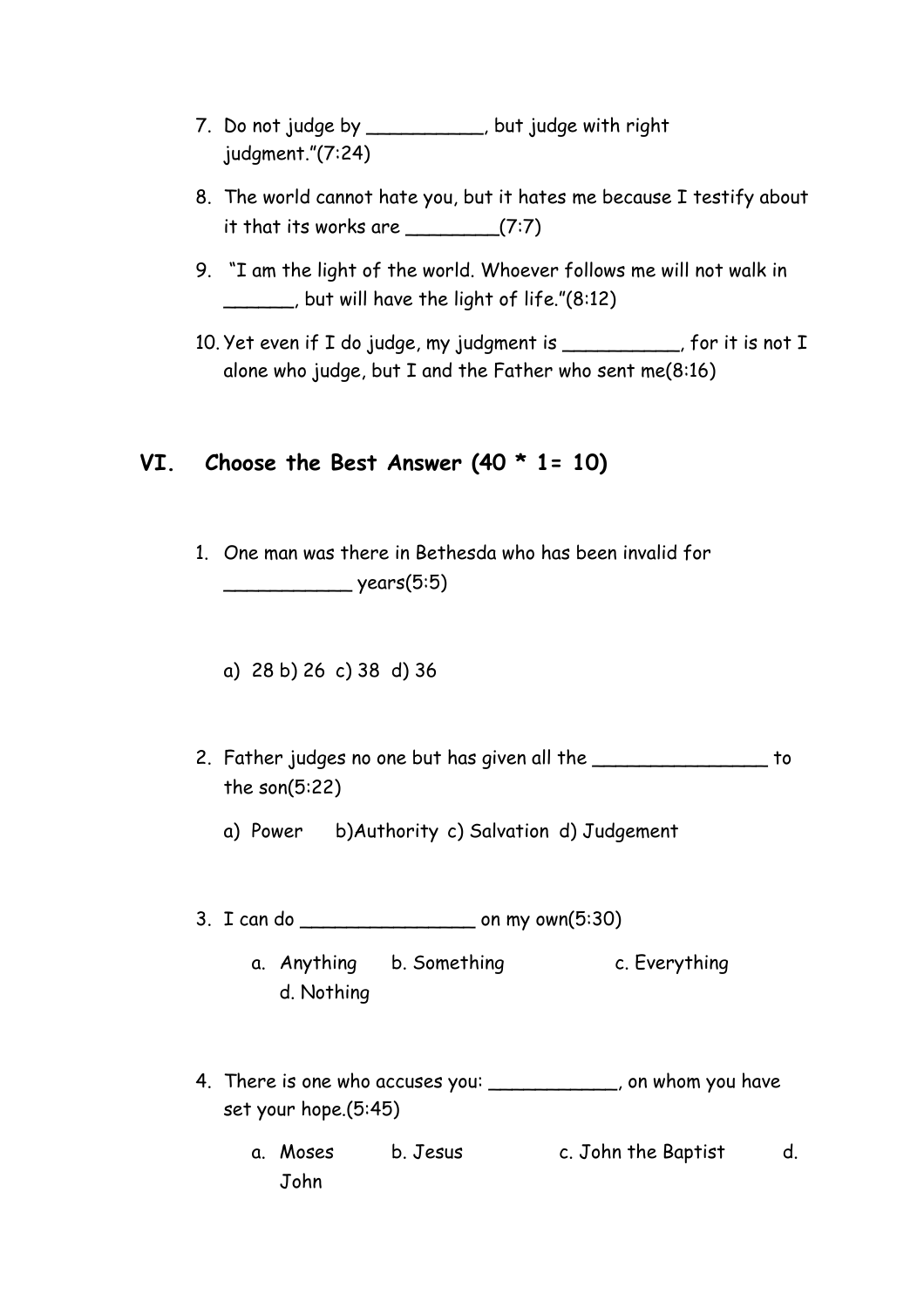- 5. My Father is \_\_\_\_\_\_\_\_\_\_\_now until I am working(5:17)
	- a. Praising b. working c. bearing witness d. none of the above
- 6. Now the man who had been healed did not know who it was, for \_\_\_\_\_\_\_\_ had withdrawn, as there was a crowd in the place(5:13)
	- a. Jews b. Pharisee c. Scribes d. Jesus
- 7. I do not receive from people(5:41)
	- a. Praises b. testimony c. glory d. anything
- 8. I have come in my \_\_\_\_\_\_\_\_\_\_\_\_\_\_\_name and you do not receive me(5:43)
	- a. Master's b. Father's c. Teacher's d. Son's
- 9. Jesus said "But if you do not believe his writings, how will you believe my \_\_\_\_\_\_\_\_\_\_?"(5:47)
	- a. Miracles b. Signs c. Words d. teachings
- 10. I have come in my Father's name, and you do not receive me. If another comes in his \_\_\_\_ name, you will receive him(5:43)
	- a. Own b. Father's c. Master's d. None of the above
- 11. "\_\_\_\_\_\_\_\_\_\_\_\_\_\_\_\_ Worth of bread would not be enough for each of them to get a little."(6:7)
	- a. 200 denarii b. 300 denarii c. 100 denarii d. 400 denarii
- 12. So they gathered them up and filled baskets with fragments from the five barley loaves left by those who had eaten(6:13)
	- a. 7 b. 6 c.12 d.13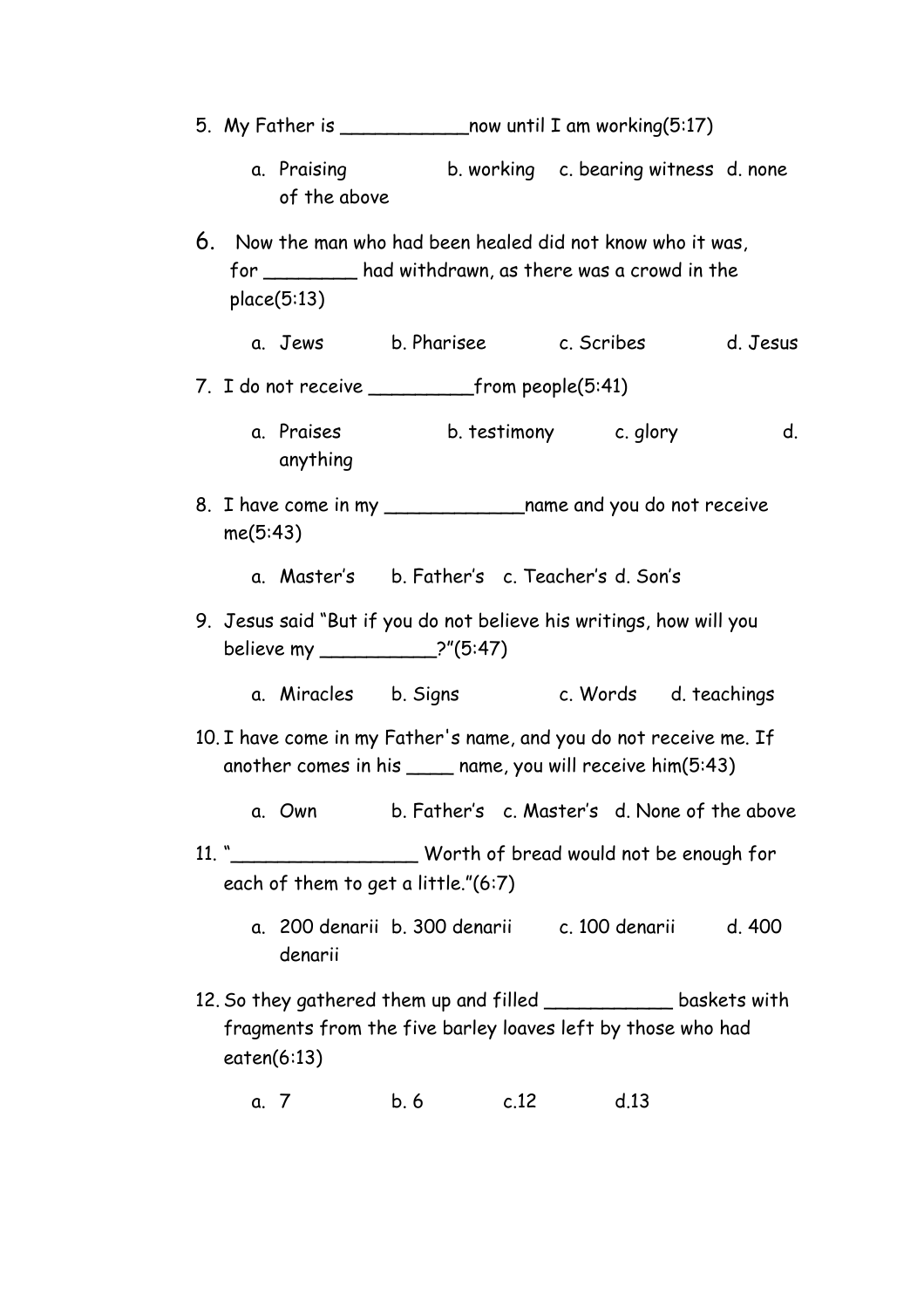- 13. When evening came, his disciples went down to the sea, got into a boat, and started across the sea to The Mas now dark, and Jesus had not yet come to them(6:16,17)
	- a. Galilee b. Capernaum c. Tiberias d. Jerusalem
- 14. Our fathers ate the **in** the wilderness(6:31)
	- a. Quail b. Manna c. wafer d. None of the above
- 15. Jesus said to them, "I am the of life; whoever comes to me shall not hunger, and whoever believes in me shall never thirst. (6:35)
	- a. Light b. Bread c. Lamp d. Body
- 16. \_\_\_\_\_\_\_\_\_\_\_\_\_\_ answered him, "Lord, to whom shall we go? You have the words of eternal life(6:68)
	- a. Andrew b. Philip c. Simon Peter d. John
- 17. One of his disciples, Andrew, Simon Peter's brother, said to him, "There is a boy here who has \_\_\_\_\_\_\_\_\_\_\_\_\_\_\_\_ and two fish, but what are they for so many?(6:9)
	- a. Five barley loaves b. Five wheat loaves c. seven barley loaves d. seven wheat loaves
- 18. It is the \_\_\_\_\_\_\_\_\_ who gives life; the flesh is no help at all. The words that I have spoken to you are spirit and life. (6:63)
	- a. Spirit b. Holy Spirit c. Fired. None of the above
- 19. Now there was much grass in the place. So the men sat down, about \_\_\_\_\_\_\_\_ thousand in number.(6:10)
	- a. Five b. seven c. twelve d. Six
- 20.Jesus then said to them, "Truly, truly, I say to you, it was not \_\_\_\_\_\_\_\_\_ who gave you the bread from heaven, but my Father gives you the true bread from heaven.(6:32)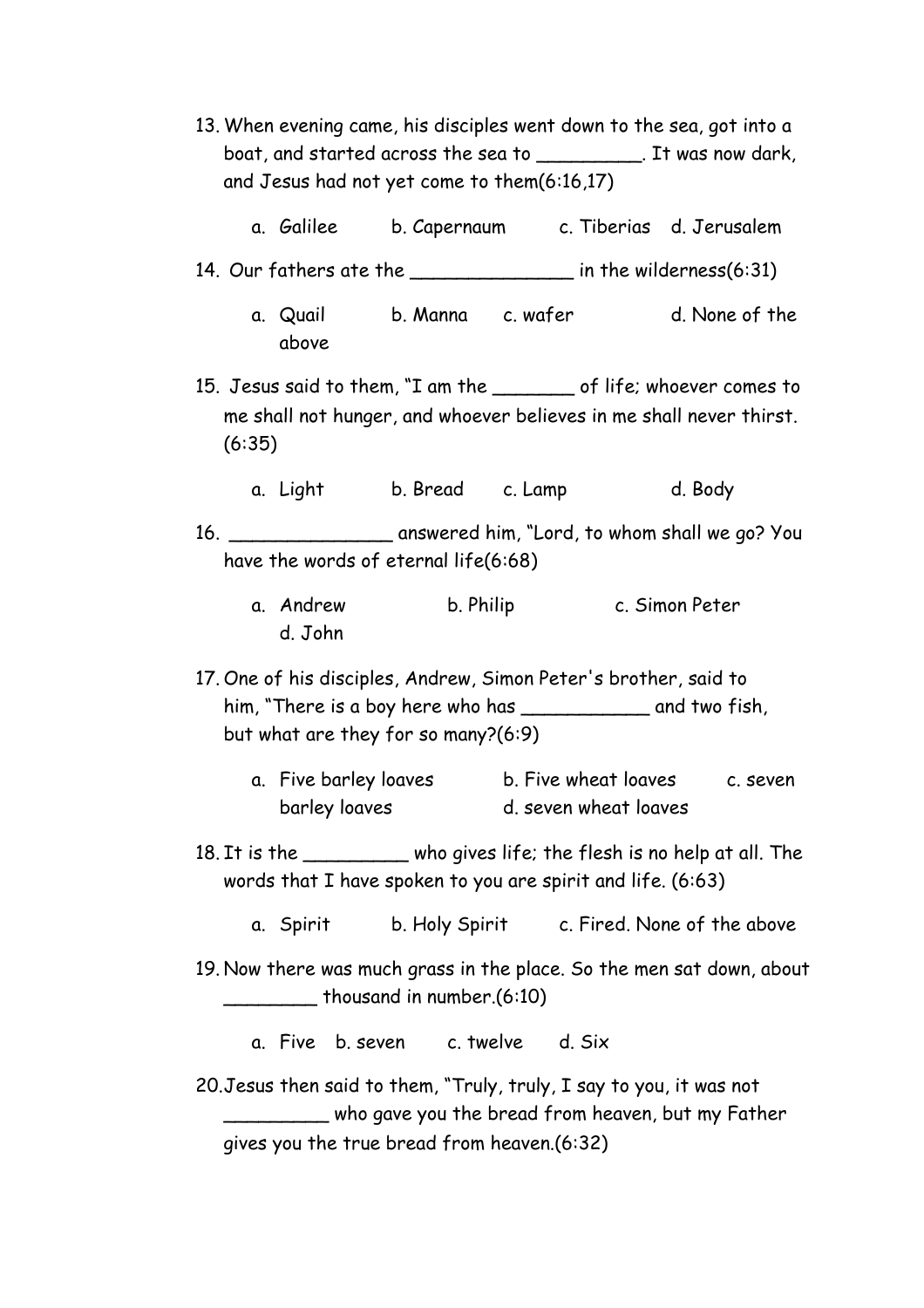|                                                                                                                                                                                  | a. Moses             b. Elijah |                                                                                                                                  |                             |                   |
|----------------------------------------------------------------------------------------------------------------------------------------------------------------------------------|--------------------------------|----------------------------------------------------------------------------------------------------------------------------------|-----------------------------|-------------------|
| 21. After this Jesus went about in Galilee. He would not go about in<br>_____, because the Jews were seeking to kill him(7:1)                                                    |                                |                                                                                                                                  |                             |                   |
|                                                                                                                                                                                  |                                | a. Judea b. Jerusalem c. Galilee d. Capernaum                                                                                    |                             |                   |
| 22. For no one works in __________ if he seeks to be known openly. If<br>you do these things, show yourself to the world."(7:4)                                                  |                                |                                                                                                                                  |                             |                   |
|                                                                                                                                                                                  | a. Office                      |                                                                                                                                  | b. Room c. Secret d. hiding |                   |
| 23. The Jews therefore marveled, saying, "How is it that this man has<br>$learning$ , when he has never $\qquad \qquad \qquad$ 2"(7:15)                                          |                                |                                                                                                                                  |                             |                   |
|                                                                                                                                                                                  |                                | a. Learned b. Studied c. Written d. read                                                                                         |                             |                   |
| 24. The one who speaks on his own authority seeks his own ________;<br>but the one who seeks the glory of him who sent him is true, and in<br>him there is no falsehood $(7:18)$ |                                |                                                                                                                                  |                             |                   |
|                                                                                                                                                                                  |                                | a. Glory b. Praise c. Honour d. Power                                                                                            |                             |                   |
| 25. Moses gave you circumcision (not that it is from Moses, but from<br>the fathers), and you circumcise a man on the $\_\_\_\_\_\_\_$ (7:22)                                    |                                |                                                                                                                                  |                             |                   |
|                                                                                                                                                                                  |                                |                                                                                                                                  |                             |                   |
|                                                                                                                                                                                  | First day                      | a. Holy day b. Sabbath day                                                                                                       |                             | c. last day<br>d. |
|                                                                                                                                                                                  |                                | 26. Whoever believes in me, as the Scripture has said, 'Out of his                                                               |                             |                   |
|                                                                                                                                                                                  |                                | a. Eternal Water b. Living water<br>Water d. Water                                                                               |                             | c. Flowing        |
|                                                                                                                                                                                  | judgment." (7:24)              | 27. Do not judge by appearances, but judge with _________                                                                        |                             |                   |
|                                                                                                                                                                                  | a. True b. Right               |                                                                                                                                  | c. Correct                  | d. wrong          |
|                                                                                                                                                                                  | (7:28)                         | 28. Jesus proclaimed, as he taught in the temple, "You know me, and<br>you know where I come from. But I have not come of my own |                             |                   |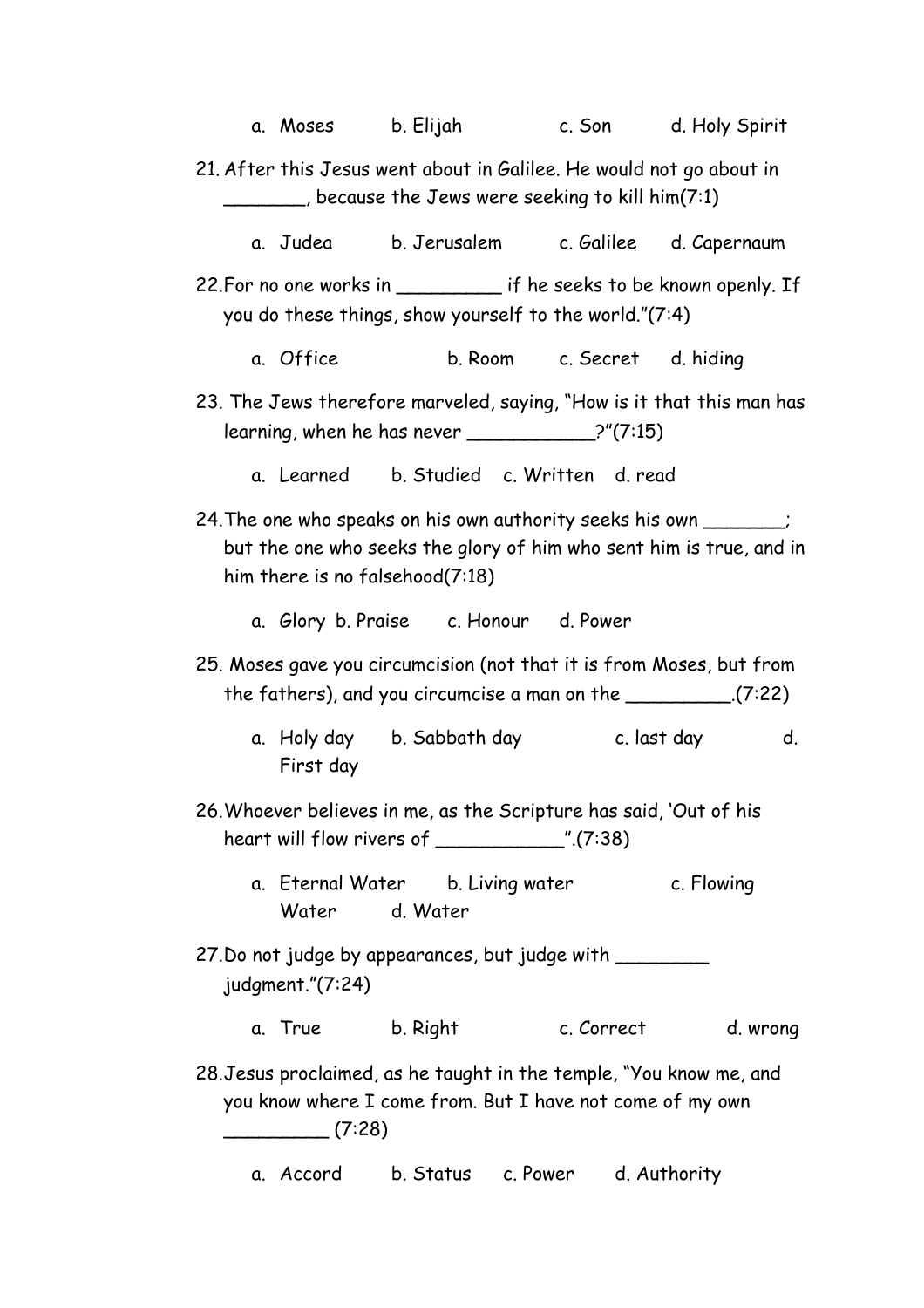- 29. \_\_\_\_\_\_\_\_\_\_\_\_, who had gone to him before, and who was one of them, said to them, "Does our law judge a man without first giving him a hearing and learning what he does?"(7:50,51)
	- a. John b. Judas c. Nichodemus d. Centurion
- 30. Have any of the authorities or the \_\_\_\_\_\_\_\_\_\_\_\_\_ believed in him?(7:48)
	- a. Sadducees b. Scribes c. Pharisees d. Teachers of law
- 31."Teacher, this woman has been caught in the act of adultery. 5 Now in the Law, Moses commanded us to \_\_\_\_\_\_\_ such women. So what do you say?(8:4)
	- a. Burn b. Throw c. Stone d. send her out of town
- 32.Jesus answered, "I do not have a \_\_\_\_\_\_\_, but I honor my Father, and you dishonor me"(8:49)
	- a. Spirit b. demon c. Evil Spirit d. None of the above
- 33."Let him who is without \_\_\_\_\_\_\_\_\_ among you be the first to throw a stone at her."(8:7)
	- a. Stone b. Sin c. evil thought d. righteousness
- 34. So Jesus said to the Jews who had believed him, "If you abide in my word, you are truly my \_\_\_\_\_\_\_\_\_\_,(8:31)
	- a. Peopleb. Children c. disciples d. followers
- 35. Jesus answered them, "Truly, truly, I say to you, everyone who practices sin is a  $\frac{1}{2}$  to sin.  $(8.34)$ 
	- a. Slave b. Friend c. Master d. Son
- 36.When he lies, he speaks out of his own \_\_\_\_\_\_\_\_\_\_\_\_\_, for he is a liar and the father of lies.(8:44)